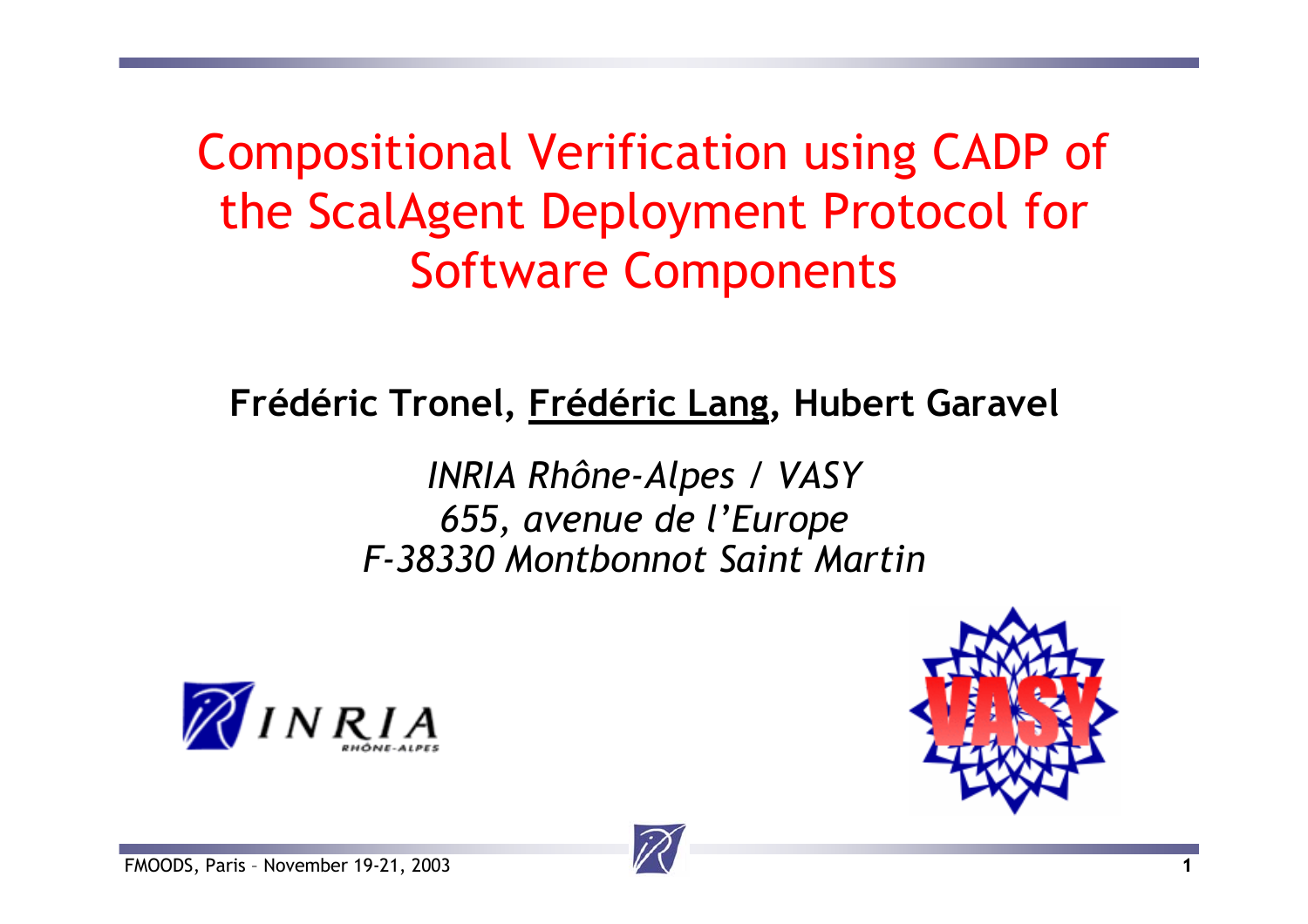# **Outline**

- Compositional verification with CADP
- **The ScalAgent deployment protocol**
- Automated modeling in LOTOS
- Verification of the protocol using CADP

#### **Conclusions**

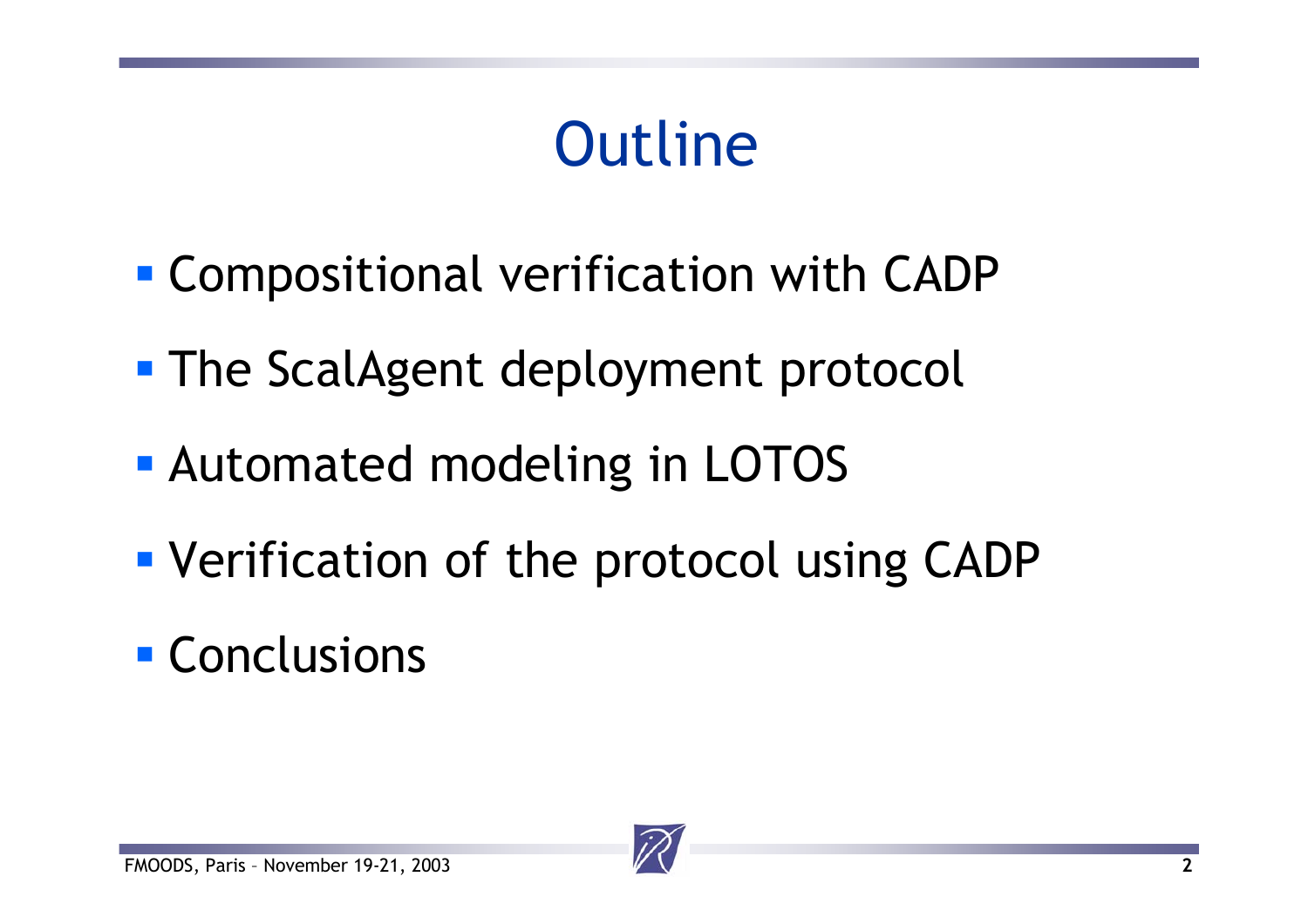#### The CADP Toolbox

- *CAESAR/ALDEBARAN Development Package*
- **A tool set for protocol engineering** Developed since 1985
- **Main features:** 
	- process algebra (LOTOS)
	- equivalence checking (bisimulations)
	- model-checking (modal µ-calculus)
	- code generation / rapid prototyping
	- simulation
	- test generation

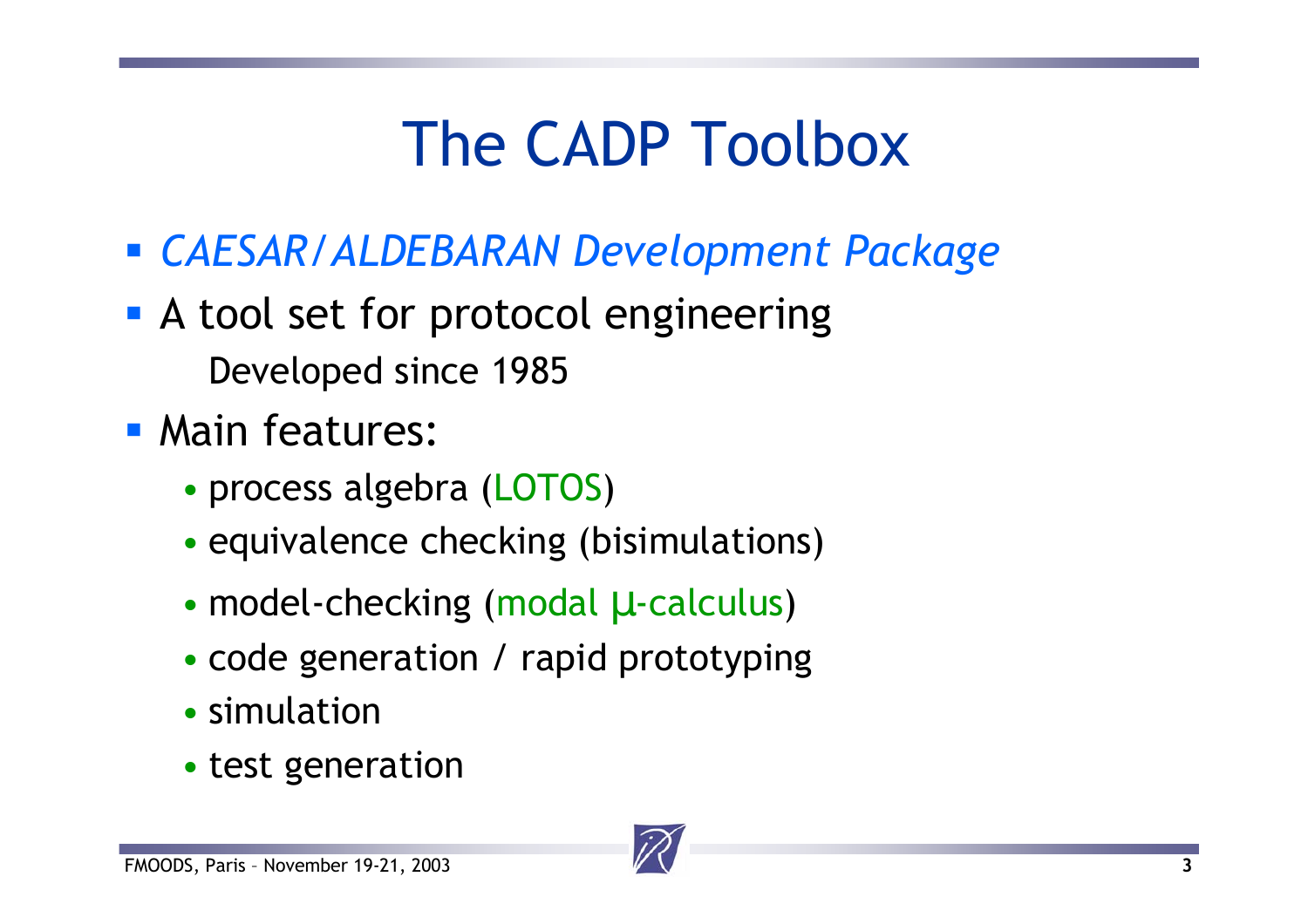# LOTOS

- **Formal Description Technique**
- Standardized at ISO (1989)
- **System defined in two parts** 
	- •Data part: abstract data types (ACT One)
	- •Control part: process algebra (CCS, CSP)
- Asynchronous parallelism
- **Message passing synchronization on gates**

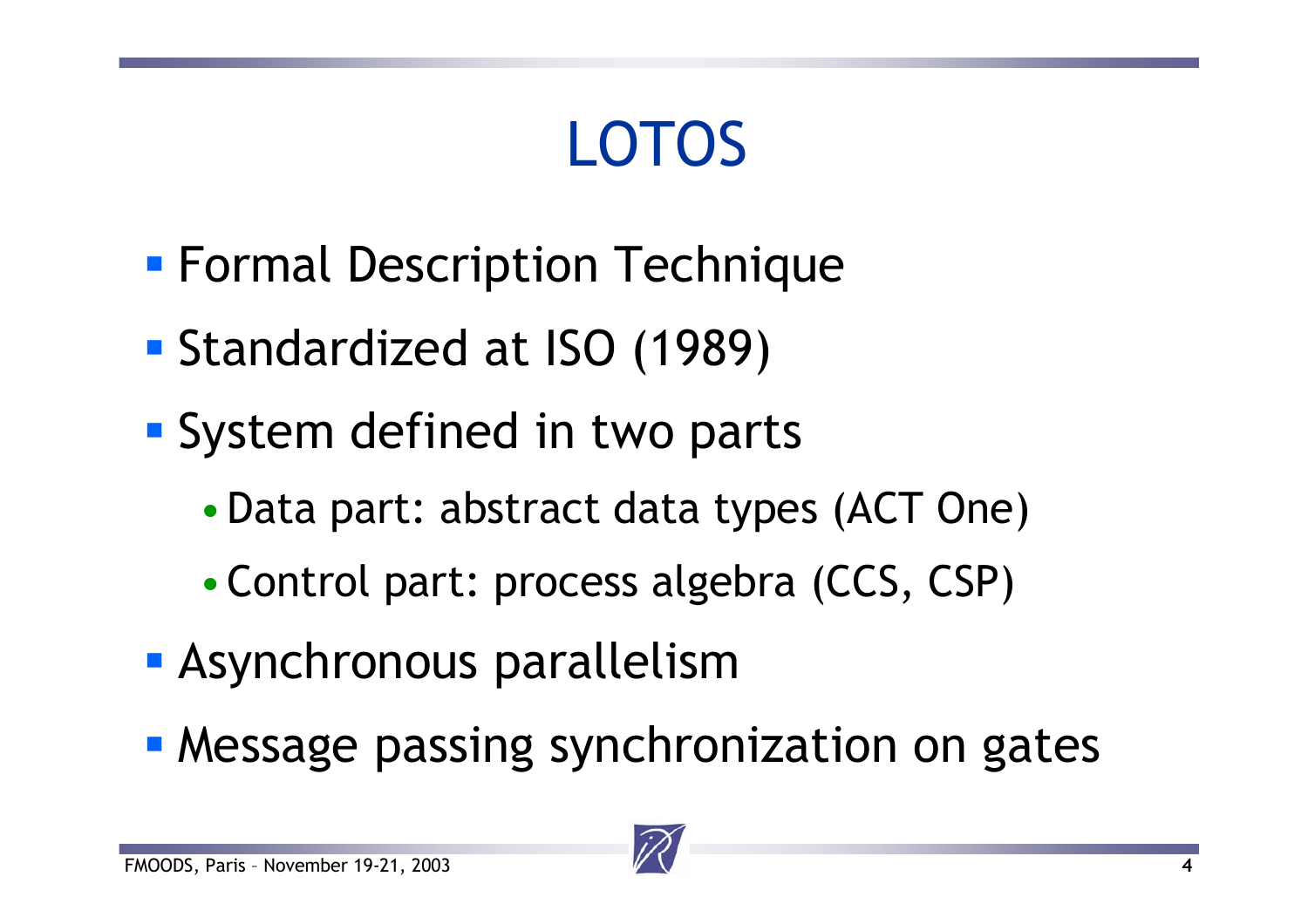# Verification of LOTOS Models

- **Check properties on an LTS (Labeled Transition** System) generated from the LOTOS model
- **Two representations of LTSs** 
	- Explicit representation (BCG): states and transitions enumerated and stored in a file
	- Implicit representation (OPEN/CAESAR): initial state + successor function computed on the fly
- **Two ways to generate LTSs** 
	- Directly from the LOTOS model (CAESAR, CAESAR.ADT)
	- Using compositional methods

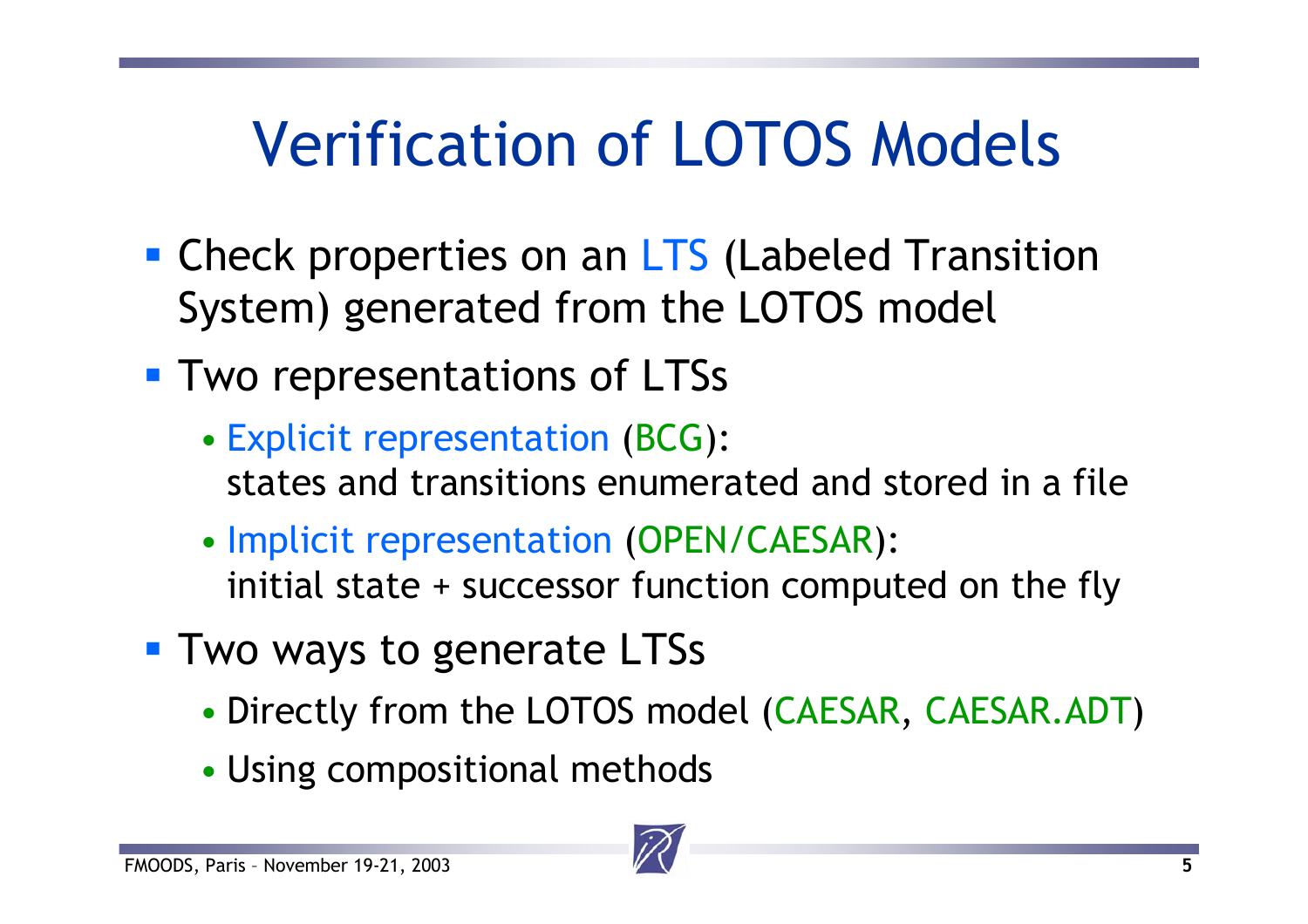## Compositional Verification in CADP

Assume system modeled as set of parallel LOTOS processes

- $\mathcal{L}_{\mathcal{A}}$  Generate the explicit LTS of each process separately (CAESAR, CAESAR.ADT), possibly using restriction interfaces (PROJECTOR)
- $\mathcal{L}^{\mathcal{L}}$  Apply abstractions preserving the properties to be checked (label hiding, minimization modulo bisimulation)
- Re-compose the parallel processes' LTSs to get the LTS of the whole system (EXP.OPEN)

SVL allows to specify compositional verification scenarios in script files

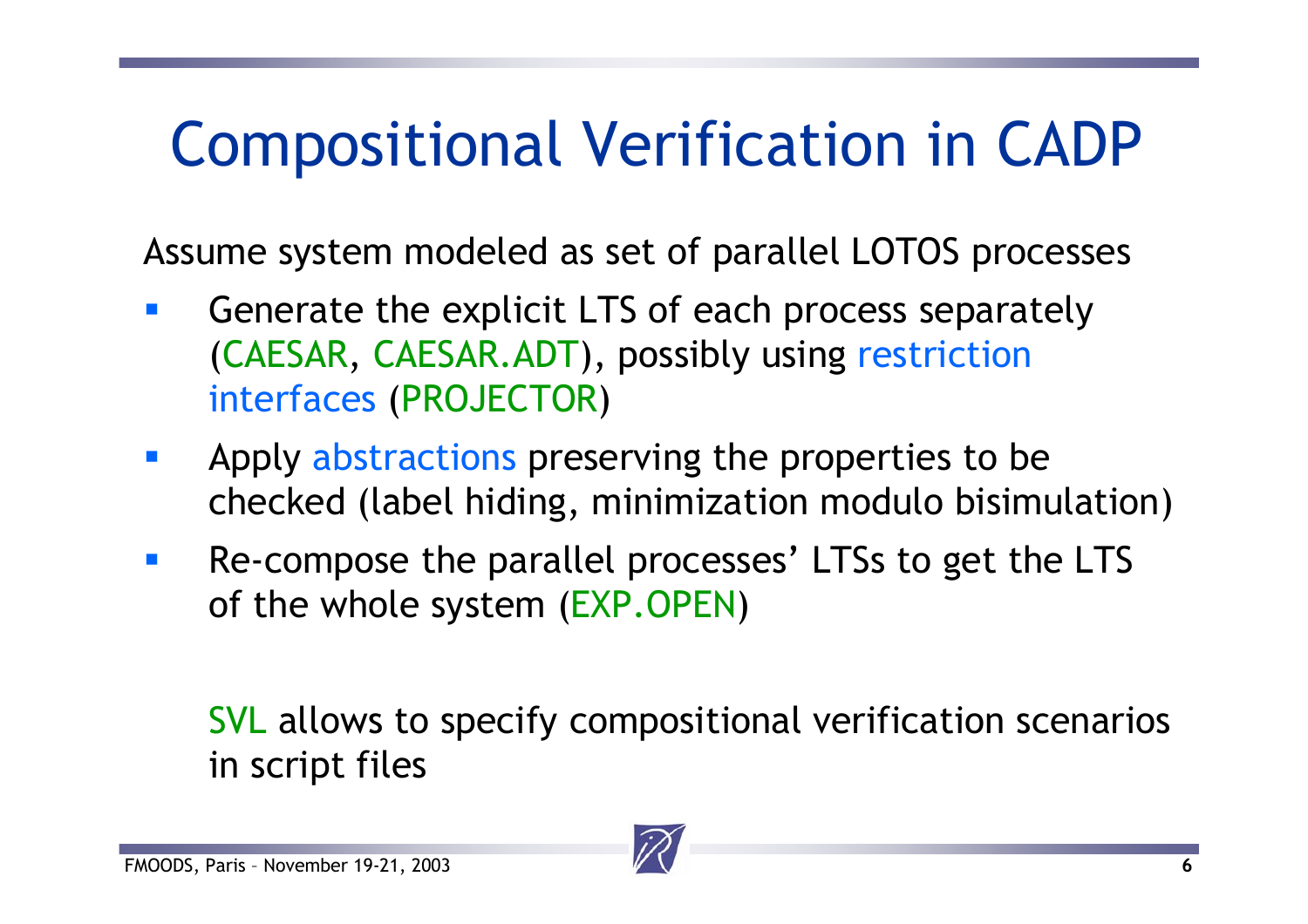#### SVL (Scripted Verification Language)



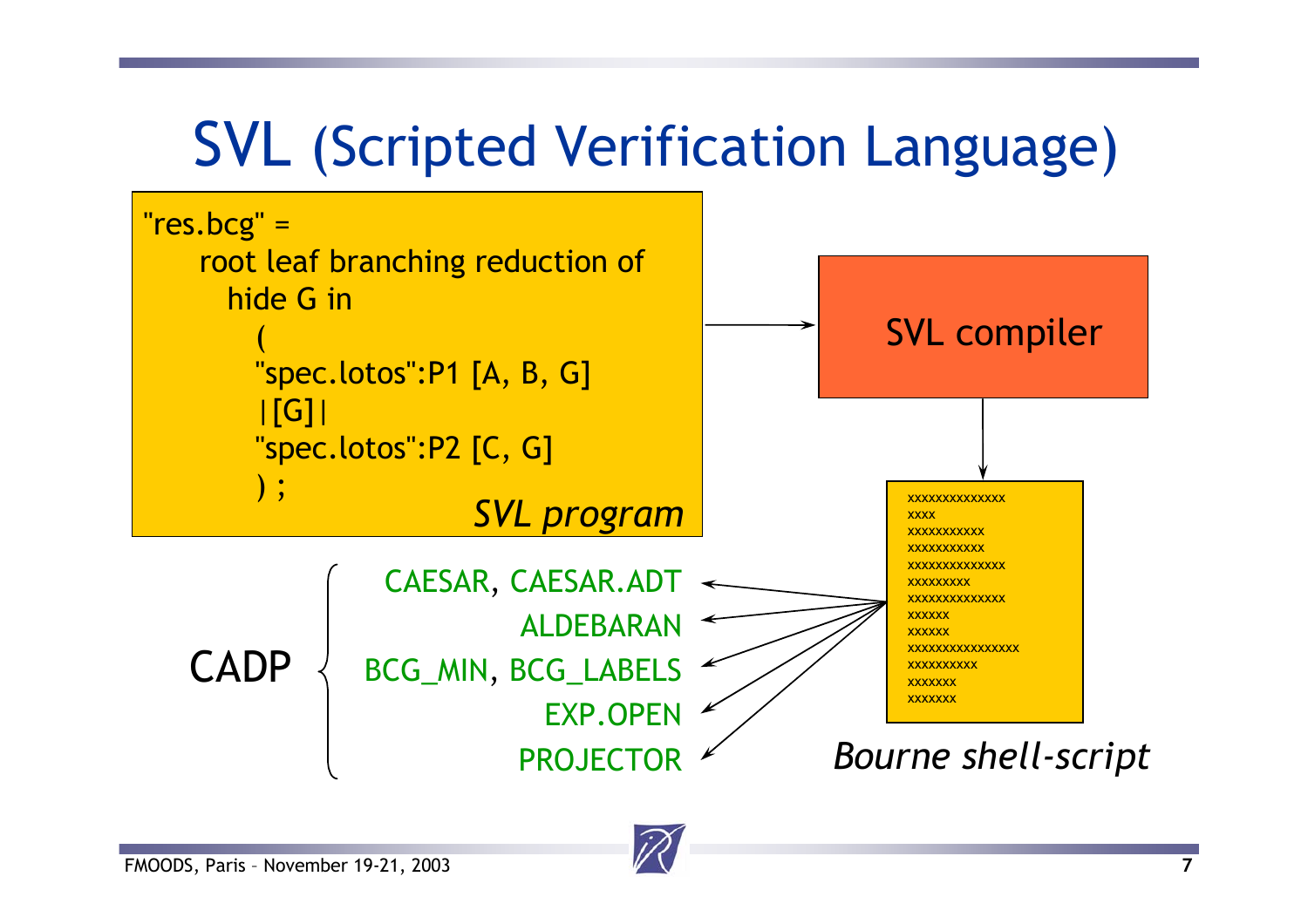#### The ScalAgent Deployment Protocol

- Commercialized by the ScalAgent company
- **Software deployment on heterogeneous devices** 
	- Deployed components written in any language
	- Deployment controlled by architecture specification (XML *configuration* file)

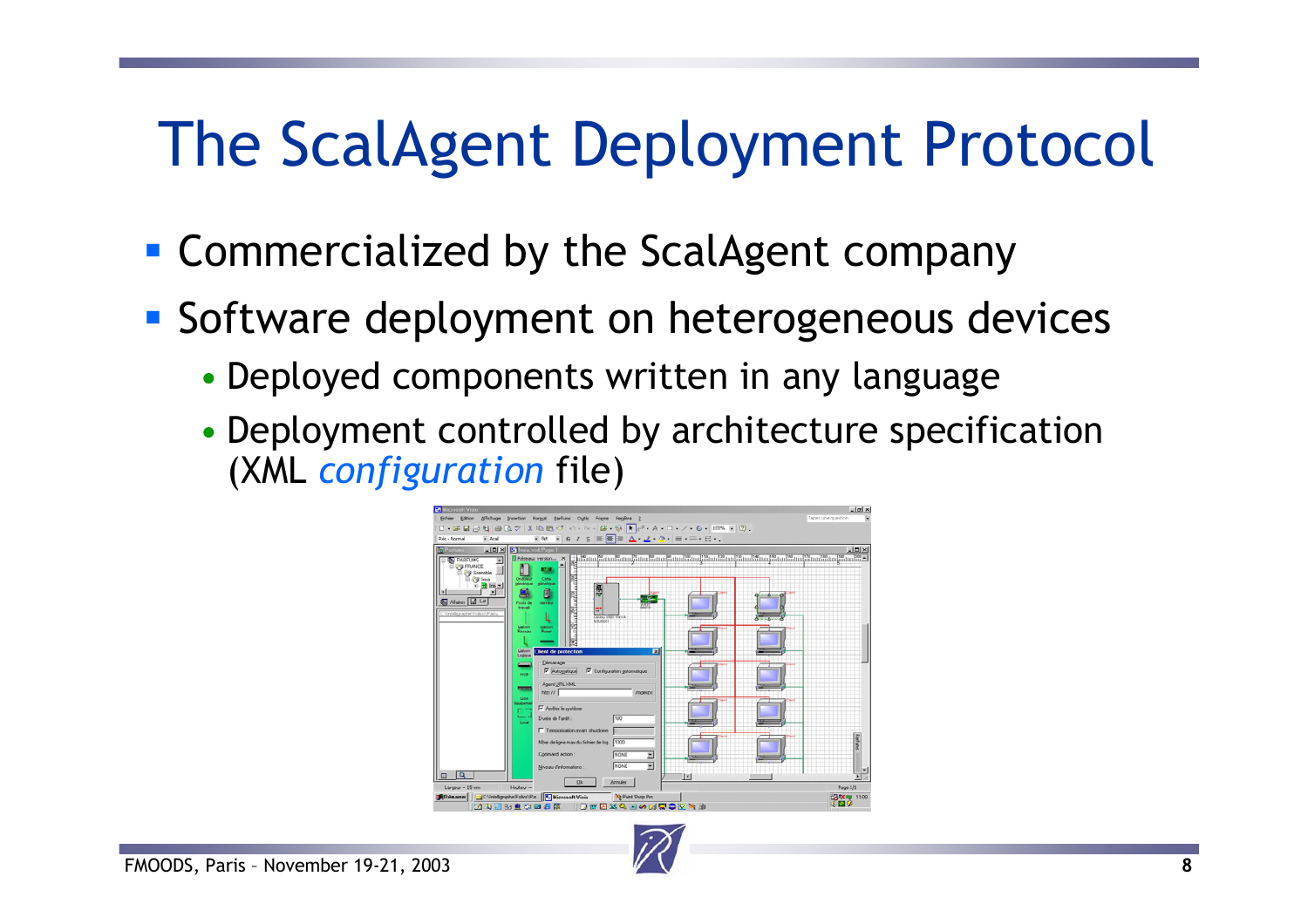#### The ScalAgent Deployment Protocol

#### **Based on Java**

- Agents executing on geographically distributed JVMs
- Local communication via method calls
- Remote communication via the ScalAgent software bus
- **Application to remote** management of UPSs



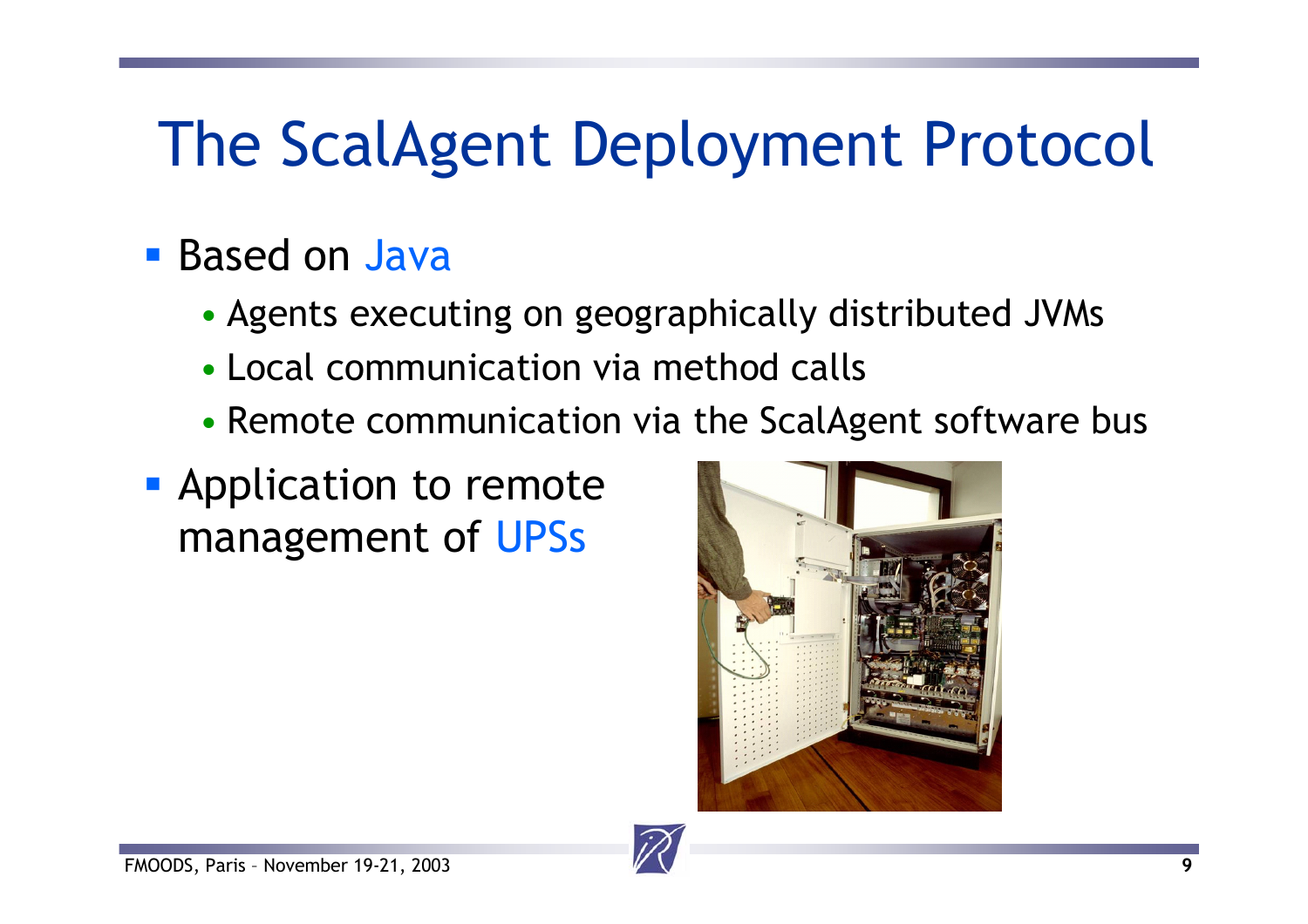#### A Tree Hierarchy of Java Agents

Hierarchy defined by 2 types of agents

- **Container agents CONTRACTOR** 
	- •Leaves of the tree hierarchy
	- •Encapsulate the software components
- **Controller agents** 
	- Higher nodes of the tree hierarchy
	- Manage the deployment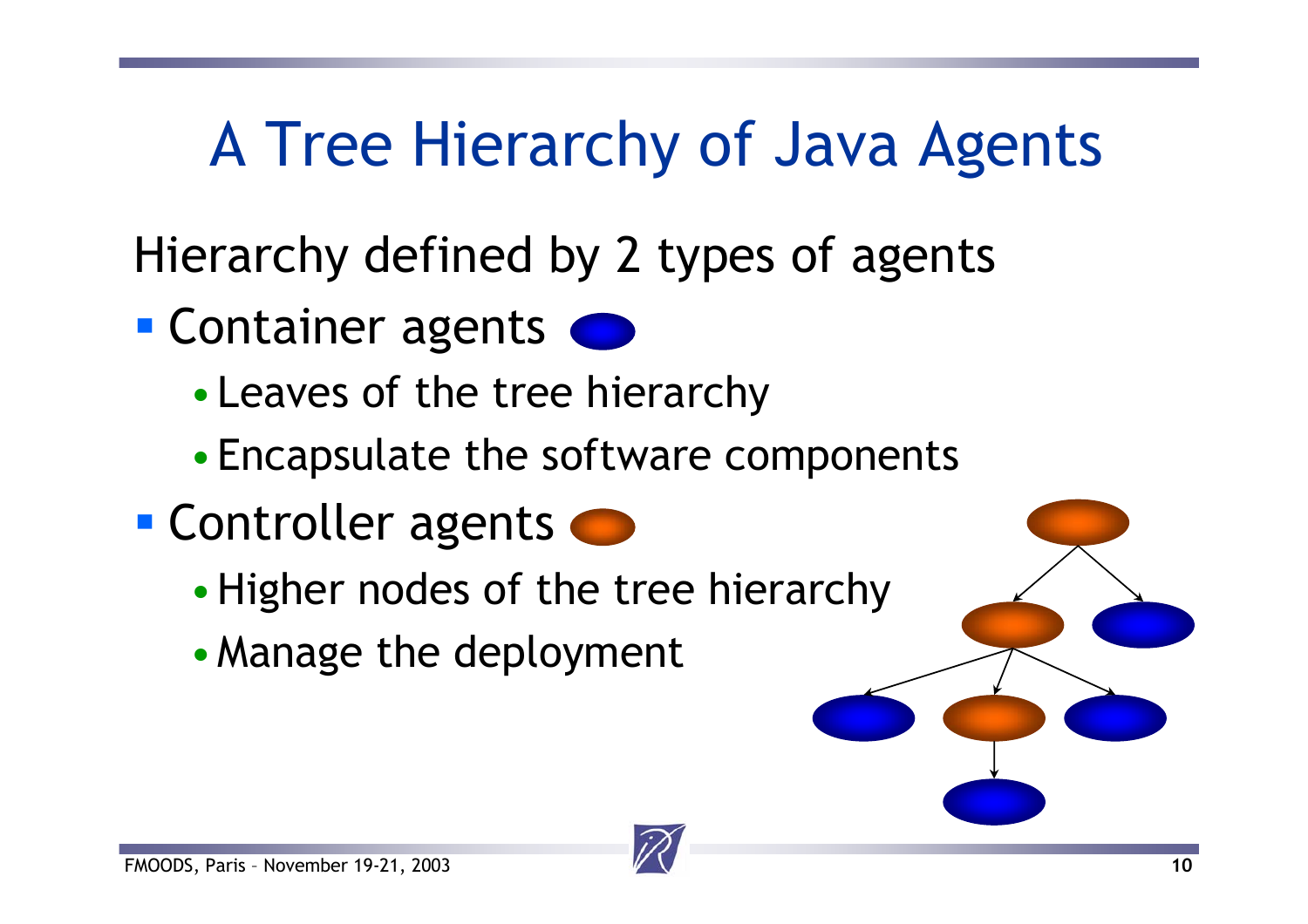#### Definition of Agents

- **Each agent runs a workflow (tree) of activities**
- **A Java class hierarchy of activities**



- Sequential activities run sub-activities sequentially
- Parallel activities run sub-activities in parallel
- Only parent-child intra-agent communication

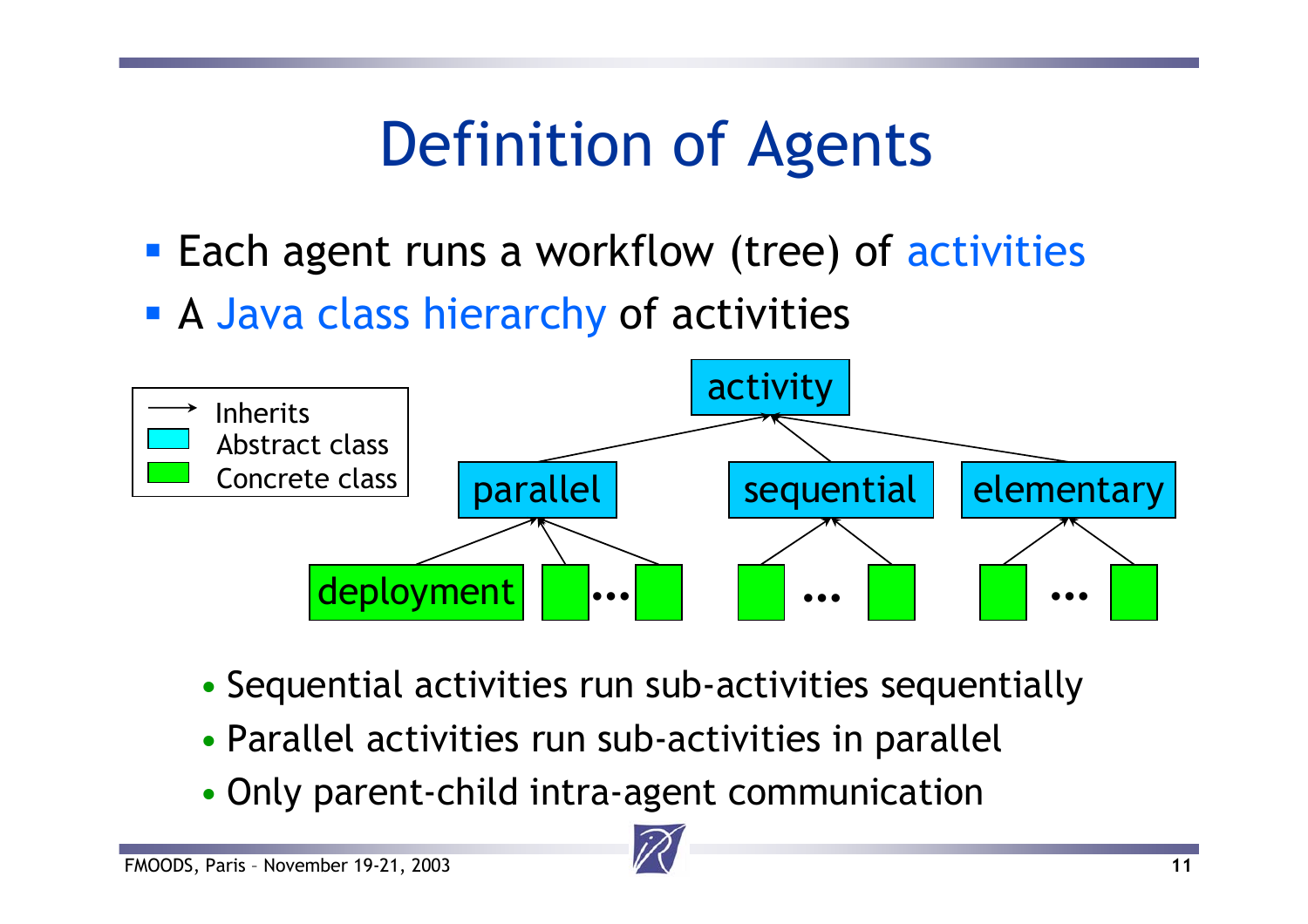# A Configuration

Unfolding of activities in the tree of agents

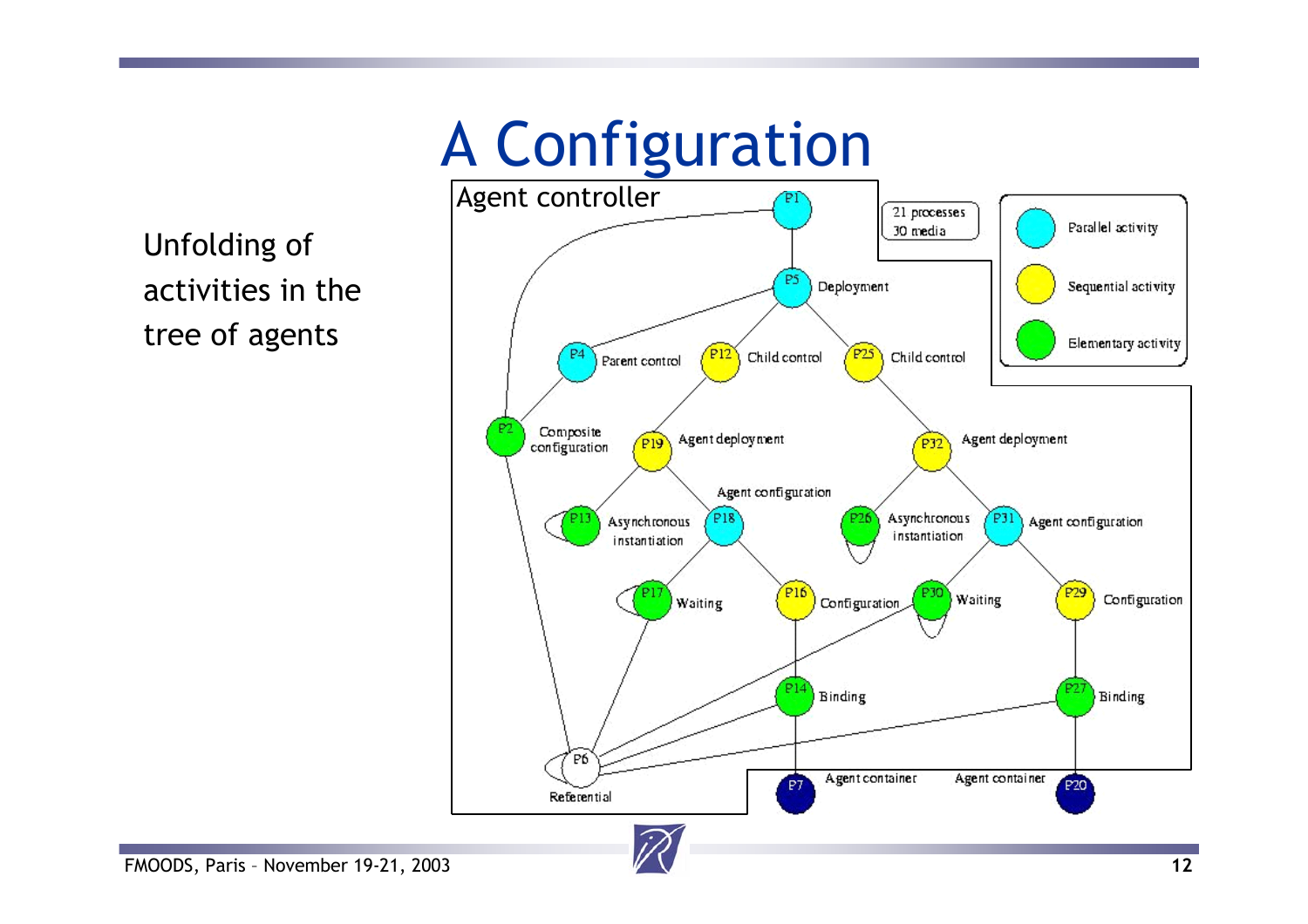#### Activity Behaviour Definition

- **Behaviour defined as event/reaction automaton** 
	- Event = message receipt
	- Reaction = message emissions and state change
	- Reaction depends on current state and message info: sender, type (start activity, end activity, …), etc.
- **Behaviours are refined by inheritance**

Sub-class adds reactions to activity

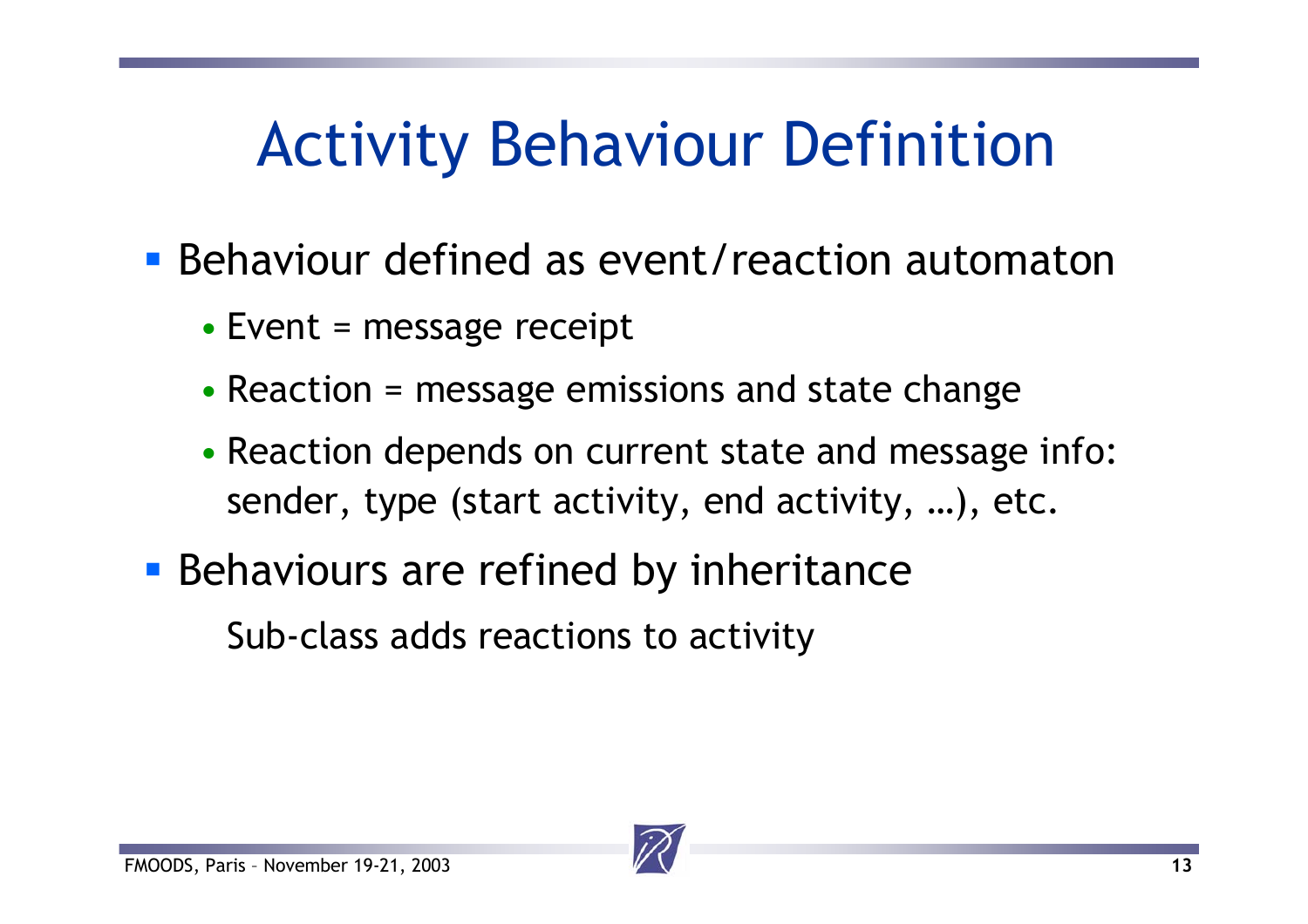# Automated Modeling of Configurations

**Implementation of an automated translator** (11,000 lines of Ocaml)



- **The activity class hierarchy is reflected in the** translator
	- For a given configuration, inheritance is resolved automatically by the translator
	- No inheritance resolution required in the LOTOS model

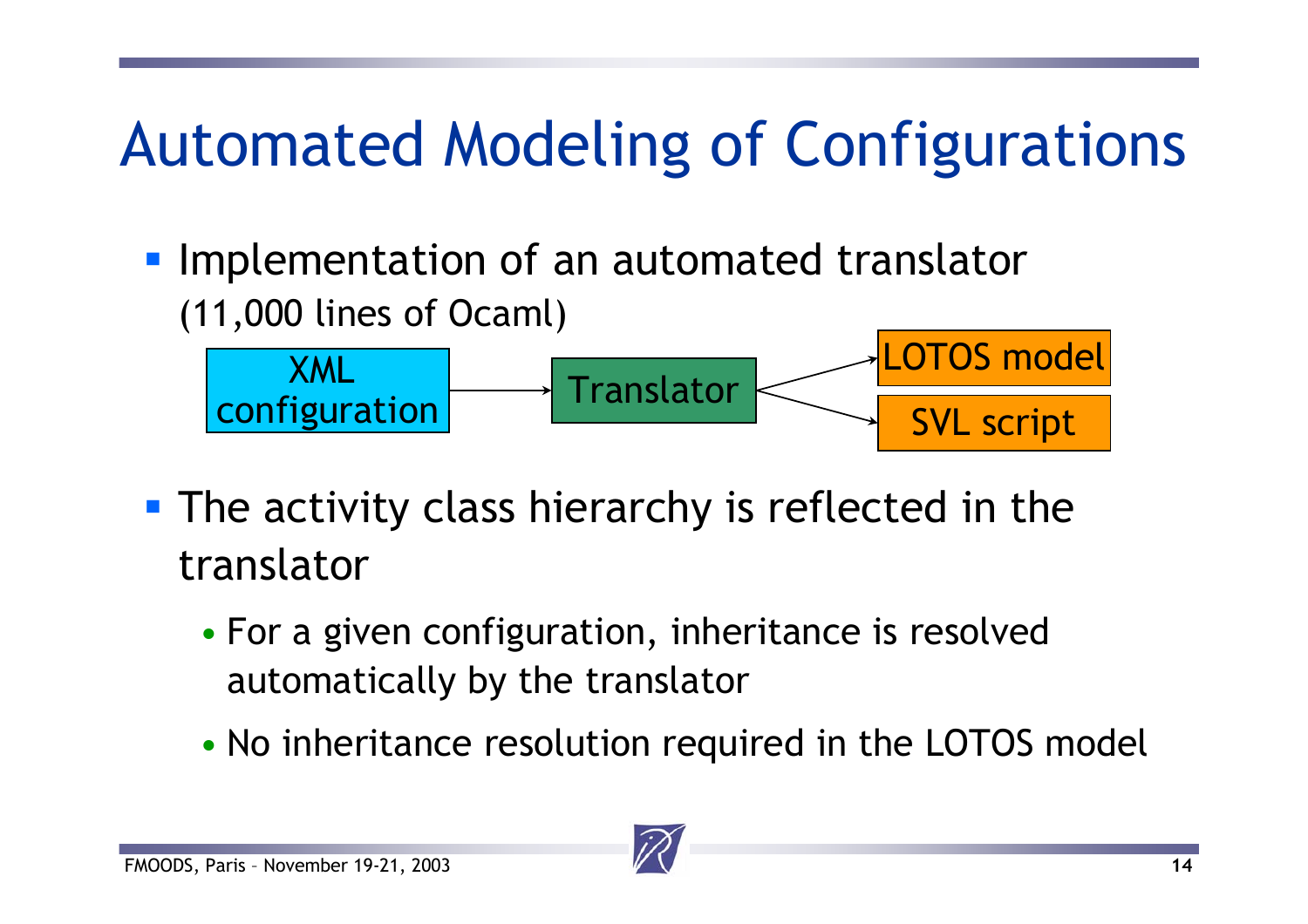#### Generated LOTOS Model

- **One LOTOS process for each activity** 
	- Gates SEND/RECV implement message exchanges
	- Also an ERROR gate to handle unspecified events
- 4 agents: 34 activities / 7,200 lines of LOTOS
- **Model of communication (asynchronous)** specified in the SVL script

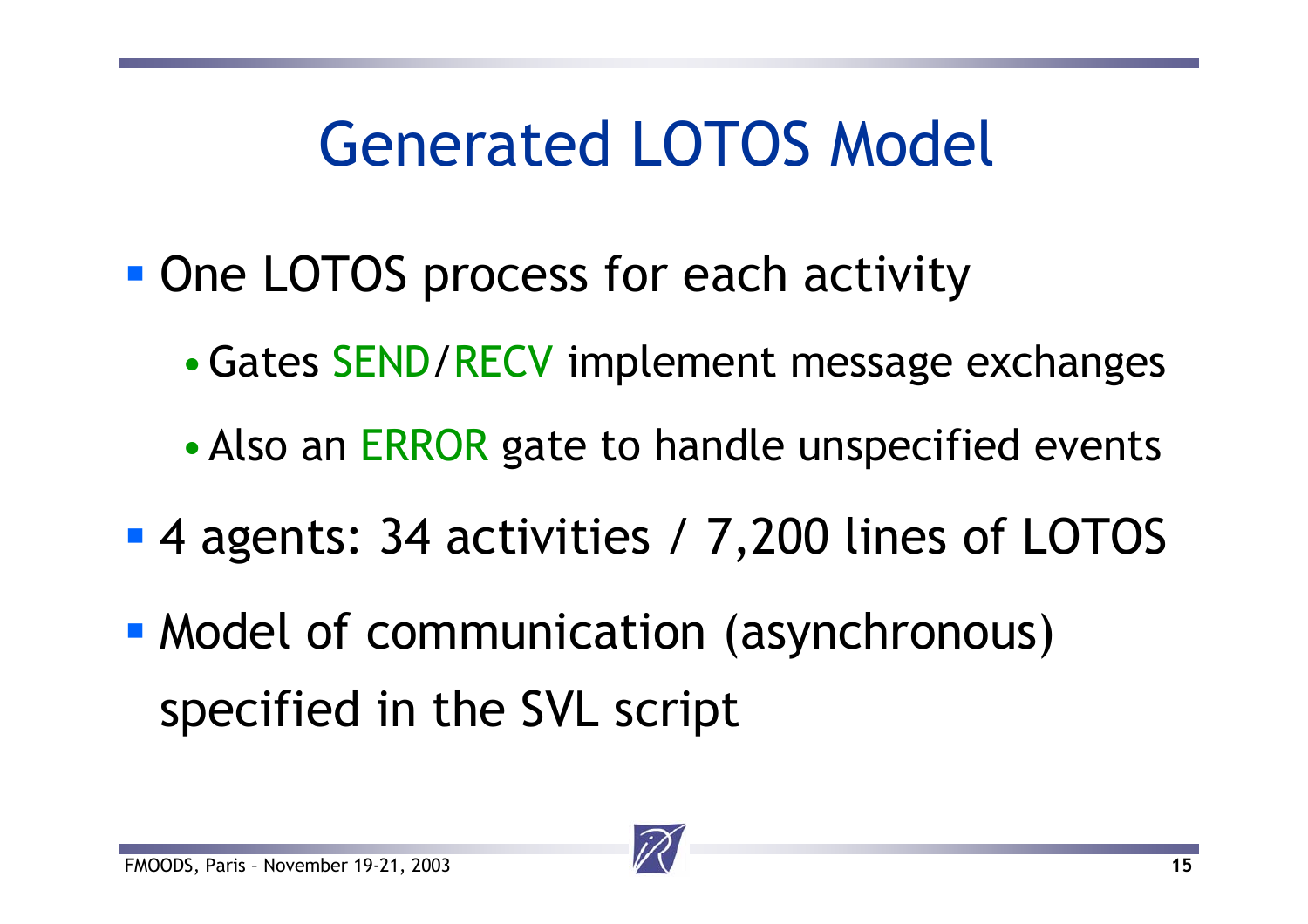# Modeling Communications

- **Communications can be modeled by finite process** 
	- Finite number of different messages
	- Bounded number of messages simultaneously in transit
- **Example 21 Centralized communication medium** 
	- One process managing all messages between activities
	- Not suitable to compositional verification (too large LTS)
- **Distributed communication media** 
	- One process for each pair of communicating activities
	- Easy to generate in isolation (small LTS)

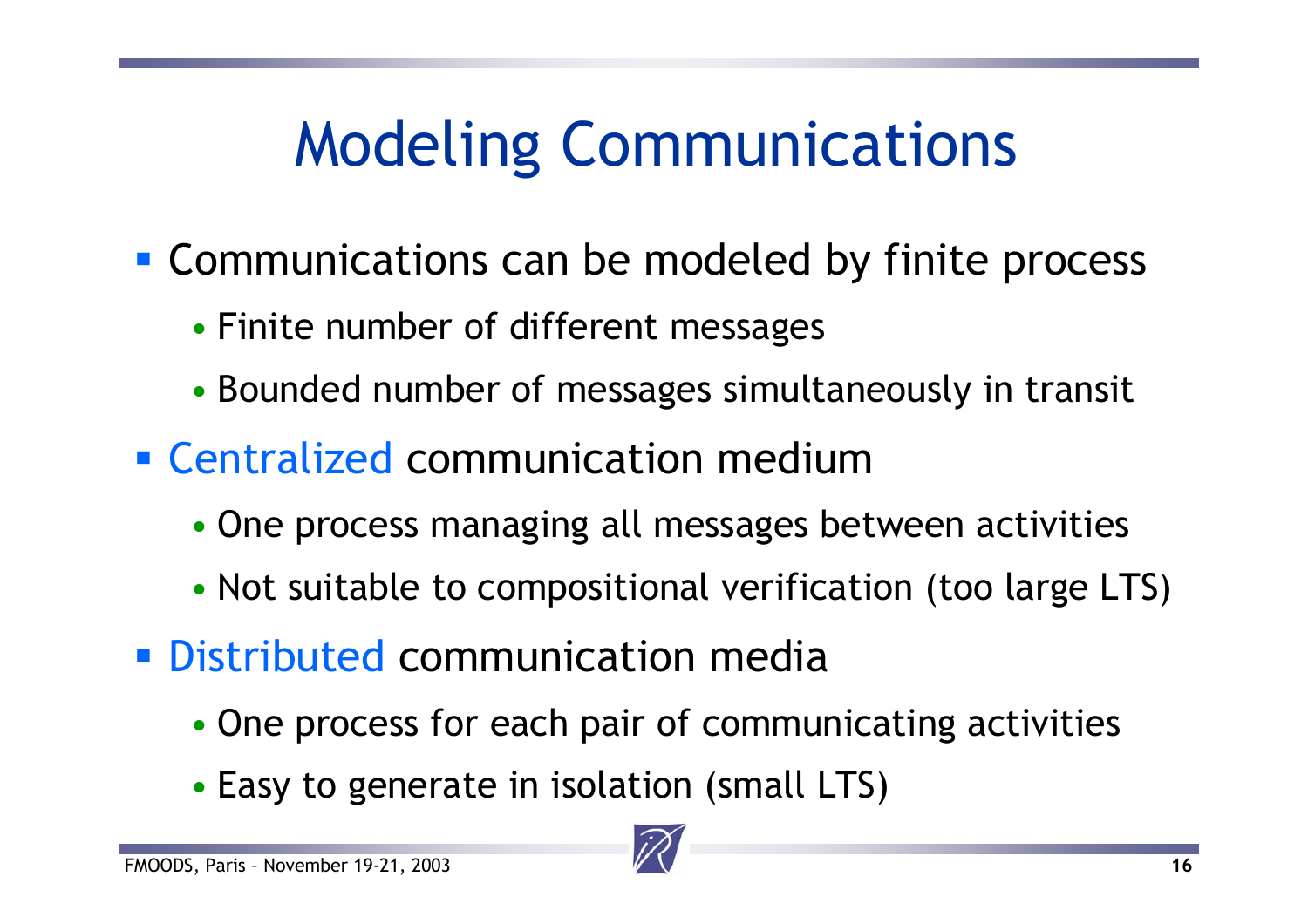#### Compositional Verification using Distributed Media

- Incremental generation
	- Starting at the leaves: compose 2 LTSs of communicating activities with their medium
	- Hide communications local to these activities
	- Apply minimization wrt branching bisimulation
	- Repeat towards the root
- **This allows to handle LTSs of tractable size** 
	- •• Always < 10<sup>6</sup> states in our experiments
	- •• Whereas potential global LTS of the order 10<sup>68</sup> states

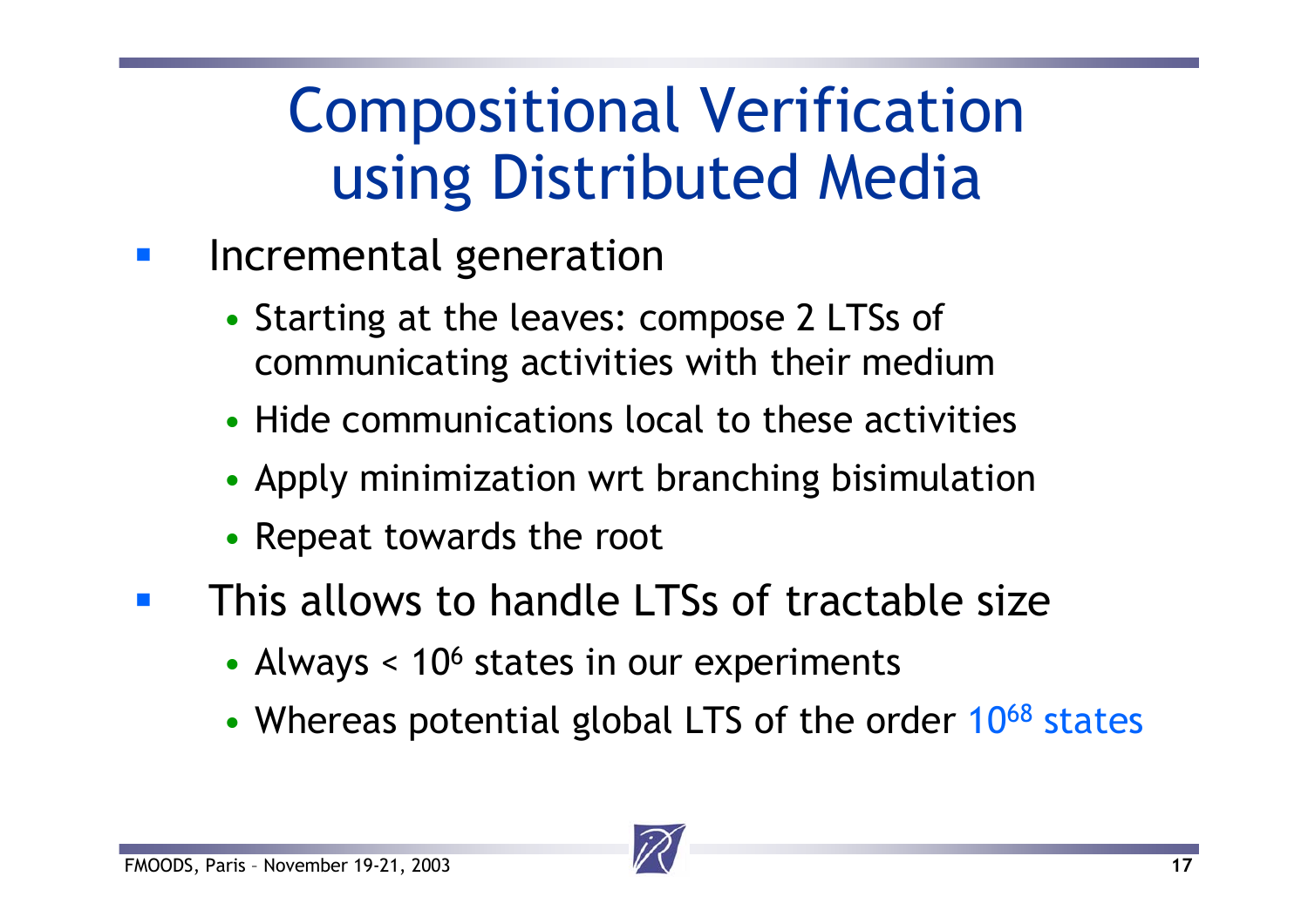#### Communication Media Generation

- $\mathcal{L}_{\mathcal{A}}$ Media sizes are not given in the specification
- Too small media may lead to deadlocks
- Generate media by successive tries:
	- Choose an arbitrary size for the medium and generate (using the BCG\_GRAPH new tool)
	- Compose it with the corresponding activities
	- Check in composition whether overflow occurred; If yes, medium is enlarged and tried again

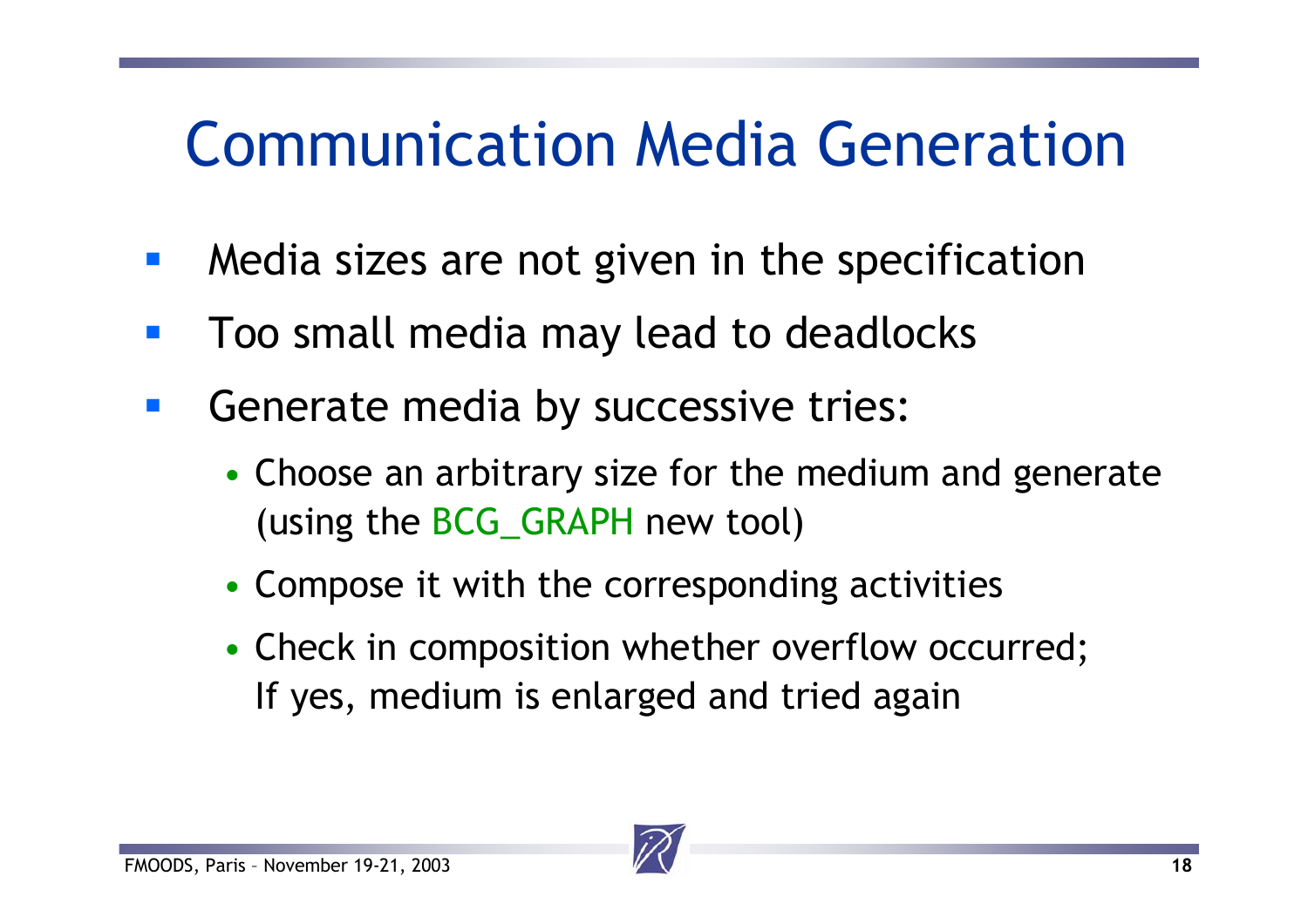#### Excerpt of Generated SVL Script

```
% N=3% while true; do
   "MEDIUM 19 18.bcg" = bag "$N" with "LABELS 19 18.txt" ;
   "TMP.bcg" = branching reduction of
     gate hide all but RECV_19_18, SEND_19_18, RECV_18_19, SEND_18_19 in 
       generation of
        ("CLUSTER_19_13.bcg" |[RECV_18_19, SEND_19_18]| 
         ("MEDIUM_19_18.bcg" |[RECV_19_18, SEND_18_19]| "ACTIVITY_18.bcg")) ;
   "SUB MEDIUM.bcg" = abstraction "TMP.bcg" of "MEDIUM 19 18.bcg " ;
```

```
% RES=`bcg_open SUB_MEDIUM.bcg evaluator CHECK_$N.mcl | grep '\<TRUE\>'`
% if \lceil "$RES" = "" ]; then
% break% else% N = \text{expr } SM + 1% fi% done
```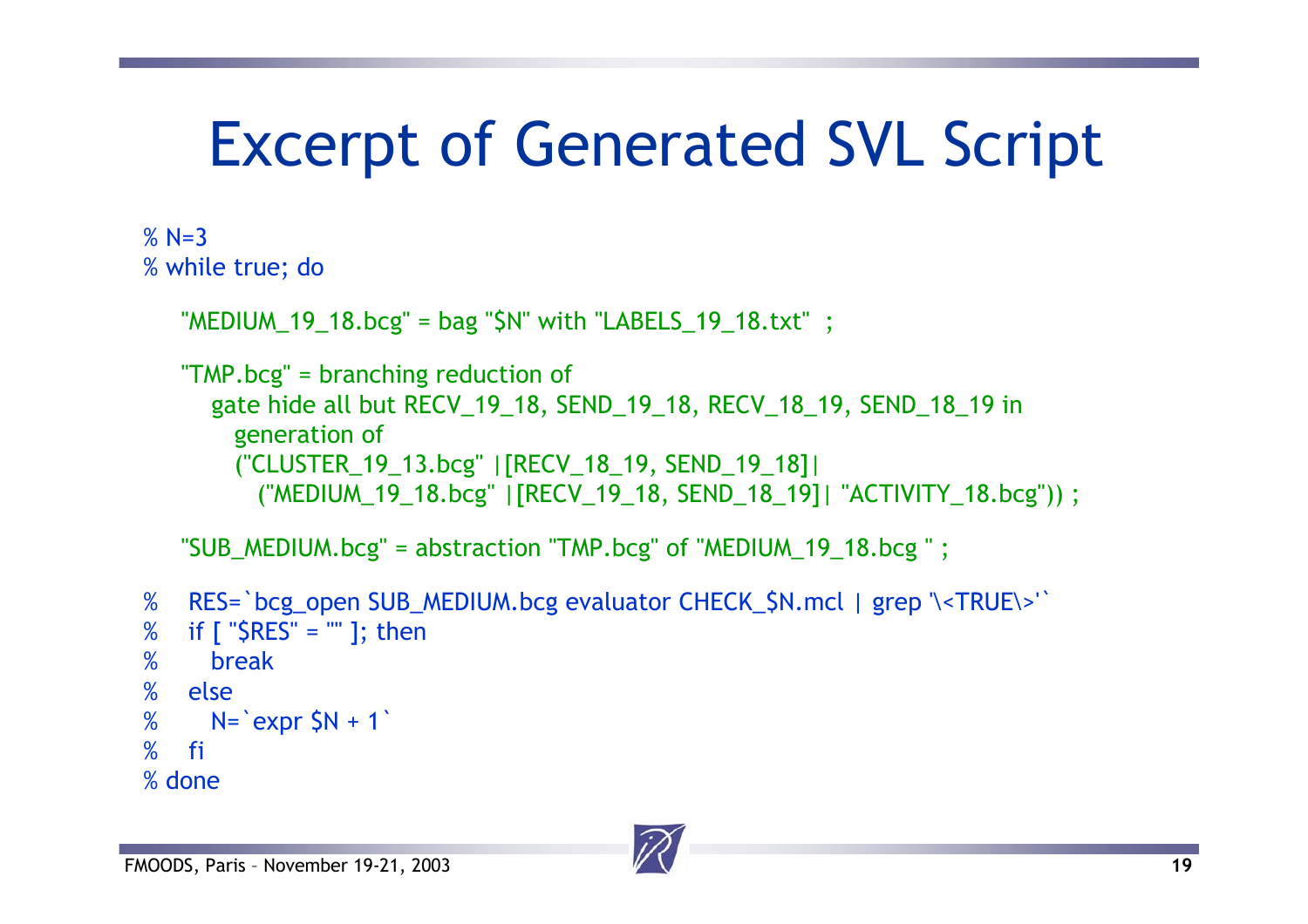#### Verification Results

- Successful verification of large configurations
	- Up to 70 concurrent processes (activities + media)
	- Verified in less than 20 minutes
- **Several impreciseness found in informal specification**
- **Absence of ERROR messages**
- Size of distributed media is usually small (<10)
- **Service provided by main controller is that expected**

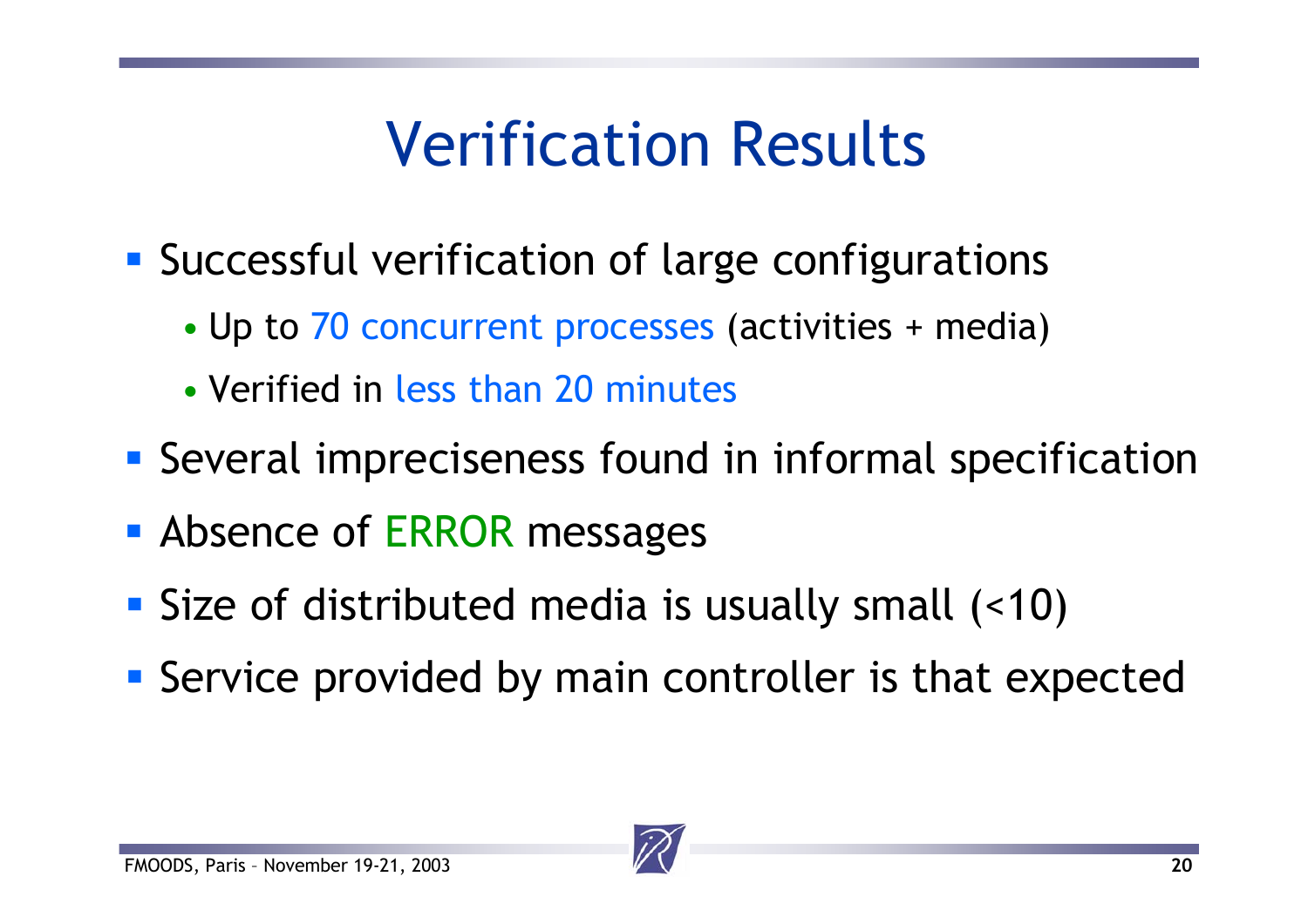

Service provided by the main controller (as generated from the LOTOS model)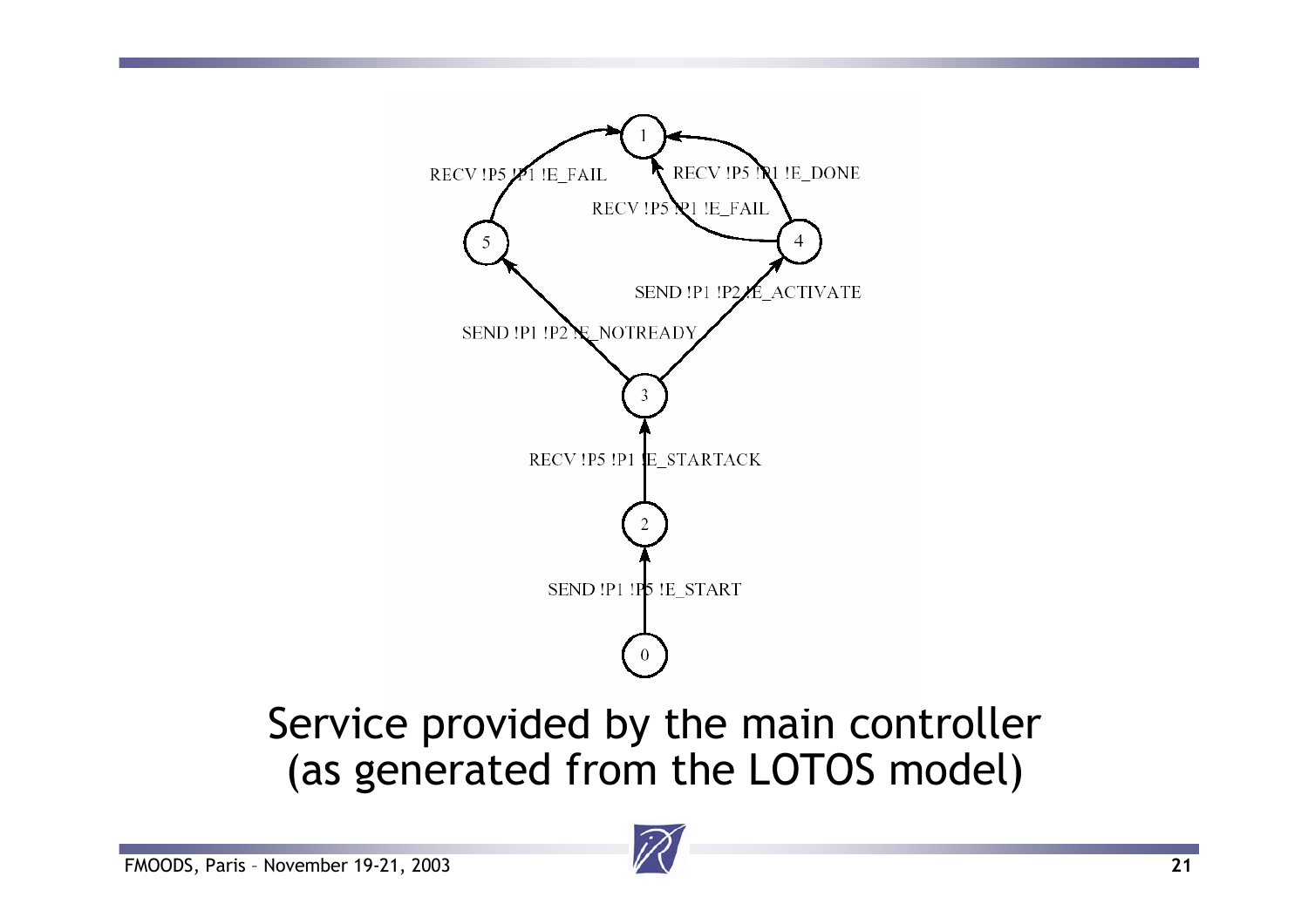#### Verification Data

| Number of controllers                  |                |                 |                | $\overline{2}$ |
|----------------------------------------|----------------|-----------------|----------------|----------------|
| Number of containers                   |                |                 |                |                |
| Total number of agents                 | $\overline{2}$ | 3               | 4              | 4              |
| Number of activities                   | 13             | 21              | 29             | 34             |
| Minimal size of activities (states)    |                | 7               |                | 7              |
| Mean size of activities (states)       | 42             | 57              | 82             | 68             |
| Maximal size of activities (states)    | 104            | 225             | 481            | 195            |
| Number of media                        | 18             | 30              | 42             | 36             |
| Minimal size of media (states)         | $\overline{2}$ | $\overline{2}$  | $\overline{2}$ | $\overline{2}$ |
| Mean size of media (states)            | 57             | 60              | 61             | 58             |
| Maximal size of media (states)         | 111            | 111             | 111            | 111            |
| Number of concurrent processes         | 31             | 51              | 71             | 70             |
| Size of potential state space (states) | $2.10^{24}$    | $3.10^{41}$     | 4.1068         | 9.1068         |
| Size of largest generated LTS (states) | 1,824          | 48,819          | 410,025        | 76,399         |
| Size of generated LOTOS file (lines)   | 2,597          | 4,494           | 6,391          | 7,208          |
| Size of generated SVL file (lines)     | 617            | 1,013           | 1,409          | 1,635          |
| Number of intermediate files           | 221            | 316             | 503            | 519            |
| <b>Verification time</b>               | 4 min 09       | <b>9 min 52</b> | 19 min 43      | 12 min 10      |

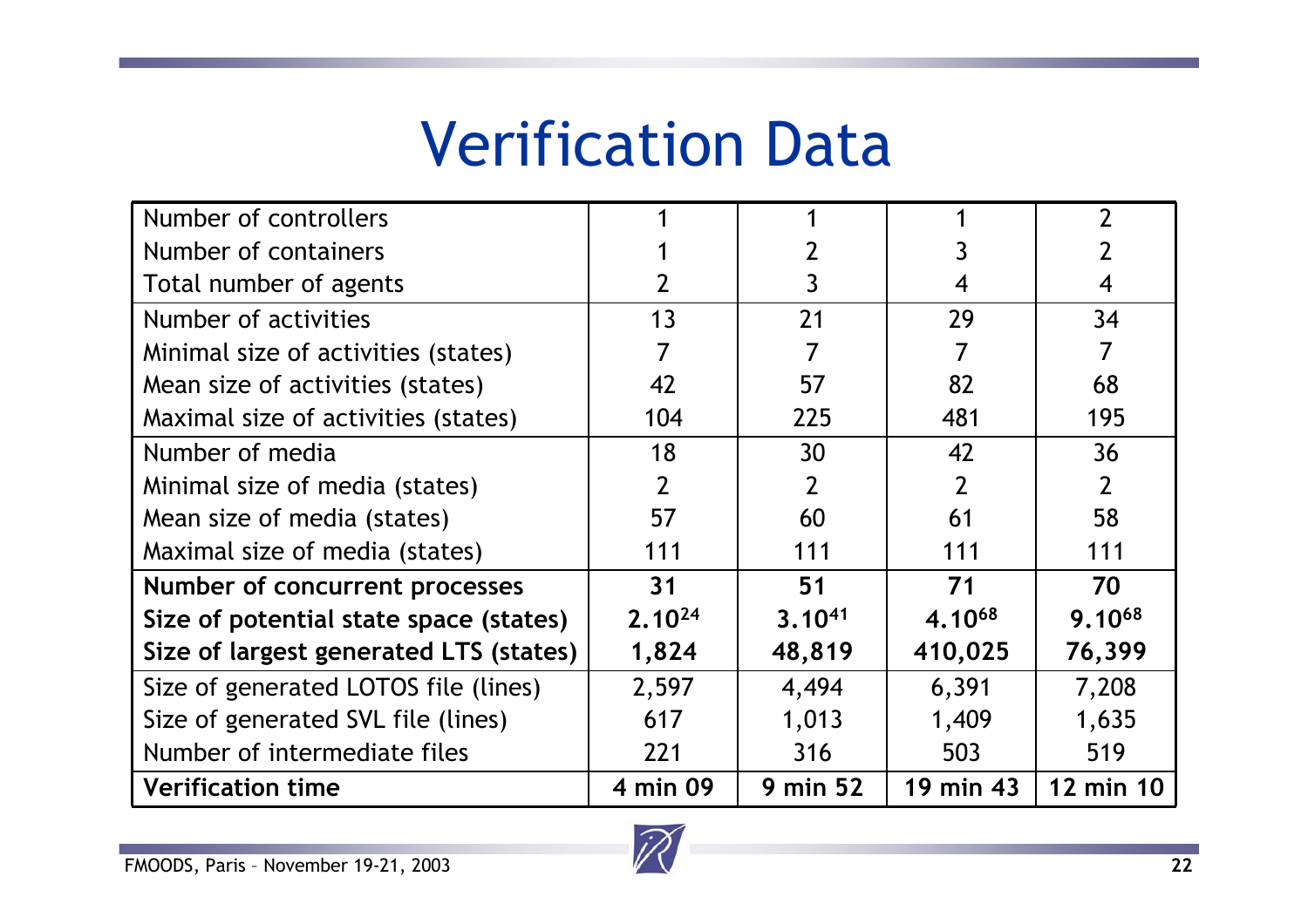## Conclusion

- **Compositional verification is practical** 
	- Particularly adapted for systems with many components
	- Scale up better than non-compositional methods
- CADP compositional verification tools perform significantly better than direct methods
	- Abstraction by hiding and bisimulations
- **SVL** is a key ingredient of the success
	- No need to care about low-level details
	- Transparent management of hundreds of files (>500)